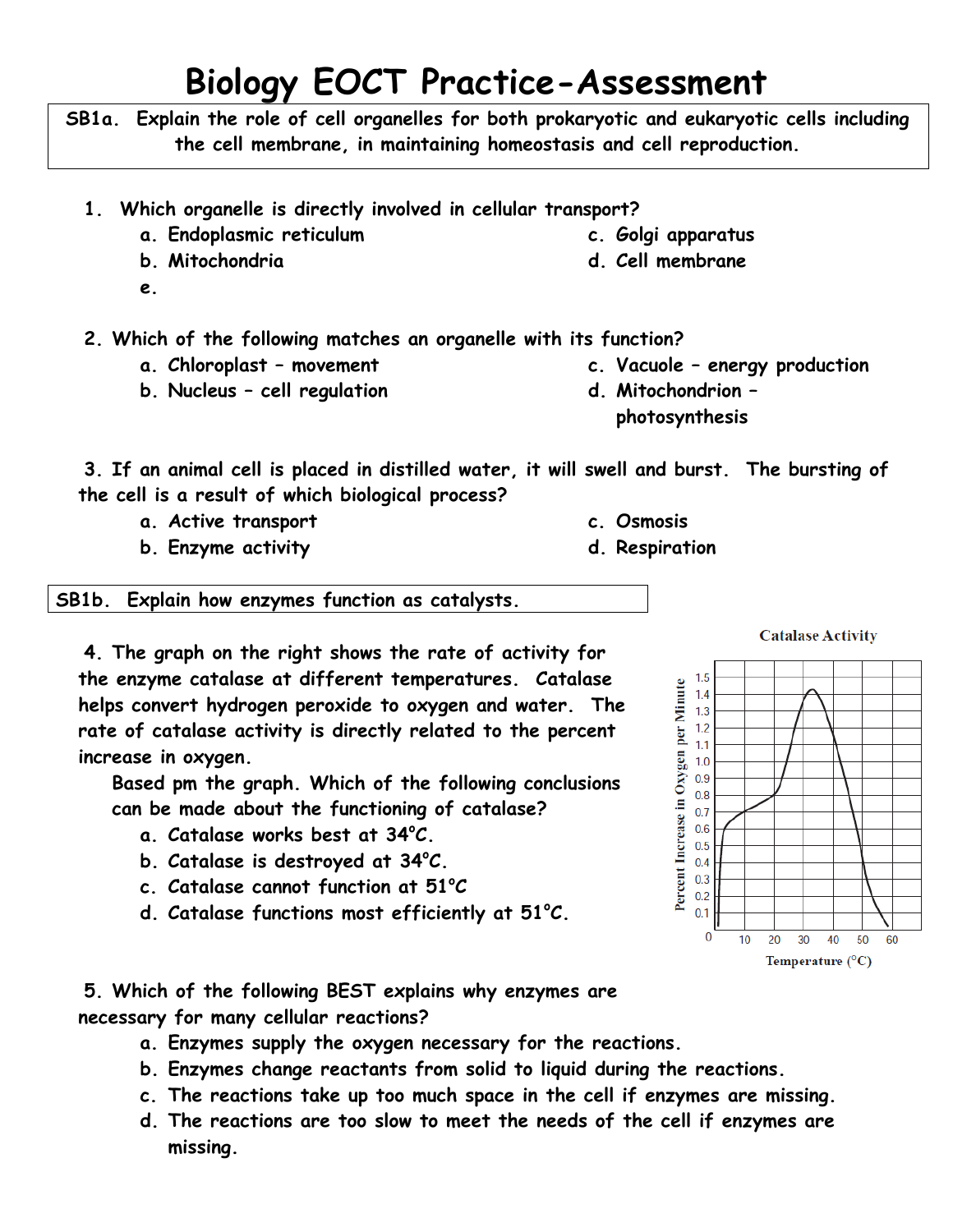**SB1c. Identify the function of the four major macromolecules (i.e. carbohydrates, proteins, lipids, and nucleic acids.**

**6. In the human body, fibrinogen is necessary for sealing cuts and stopping the loss of blood. Since fibrinogen is made of chains of amino acids, it is an example of which type of organic molecule?**

- **a. Carbohydrate**
- **b. Proteins**
- **c. Fatty acid**
- **d. Nucleic acid**

**7. When lactose is digested by the human body, each lactose molecule is broken down into smaller molecules. To which of the following categories of molecules do these smaller molecules belong and which macromolecule are those the building blocks of?**

- **a. Amino acids, proteins**
- **b. Monosaccharides, carbohydrates**
- **c. Nucleotides, nucleic acids**
- **d. Polypeptides**

**8. Many plants have waxy coatings on some surfaces. This coating reduces water loss because it is not water-permeable. This waxy coating is which of the following types of organic molecule?**

**a. Carbohydrate**

**b. Lipid**

- **c. Nucleic acid**
- **d. Protein**

**c. Mitosis**

**SB1d. Explain the impact of water on life processes (i.e. osmosis, diffusion).**

- **9. The movement of water across a selectively permeable membrane is**
	- **a. Active transport**
	- **b. Osmosis d. Meiosis**
- **10. Diffusion takes place**
	- **a. Only in liquids**
	- **b. Only through a lipid bilayer**
	- **c. From an area of high concentration to an area of low concentration**
	- **d. From an area of low concentration to an area of high concentration**
- **11. Which property of water allows many different substances to be dissolved?**
	- **a. Adhesive**
	- **b. Cohesive**
	- **c. Polarity**
	- **d. Translucent**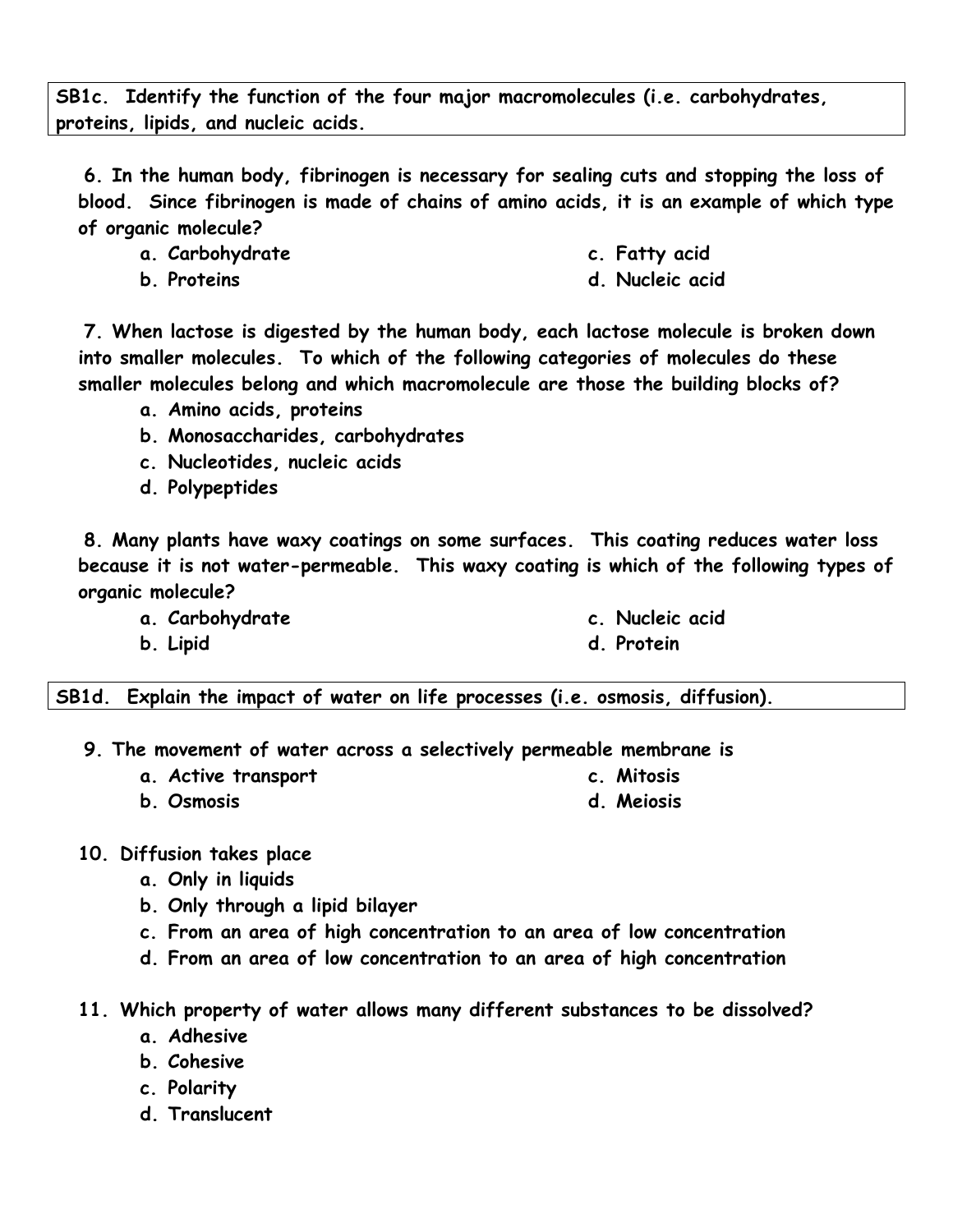**12. In a molecule of double-stranded DNA, the amount of adenine present is always equal to the amount of** 

- **a. Cytosine c. Thymine**
- **b. Guanine d. Uracil**
- **13. A portion of one strand of a DNA molecule has the sequence shown below:**

## **ACCTGAAGG**

**Assuming there are no mutations in this portion of the DNA, what is the corresponding sequence on the complimentary strand?**

- **a. ACCTGAAGG c. TGGACTTCC**
- **b. GTTCAGGAA d. UGGACUUCC**

**14. In a molecule of single-stranded RNA, the amount of adenine present is always equal to the amount of** 

- **a. Guanine**
- **b. Cytosine**
- **c. Thymine**
- **d. Uracil**

**SB2b. Explain the role of DNA in storing and transmitting cellular information.**

**15. What is the correct order of stages of mitosis?**

- **a. Prophase, metaphase, anaphase, telophase**
- **b. Metaphase, anaphase, telophase, prophase**
- **c. Prophase, telophase, metaphase, anaphase**
- **d. Anaphase, metaphase, prophase, telophase**

**16. This molecule carries information from the DNA in the nucleus out into the cytoplasm of the cell**

- **a. tRNA**
- **b. rRNA**
- **c. ATP**
- **d. mRNA**

**17. What is the ultimate goal of the process shown in the diagram on the right?**

- **a. To store cellular energy**
- **b. To maintain homeostasis**
- **c. To replicate DNA**
- **d. To make protein**

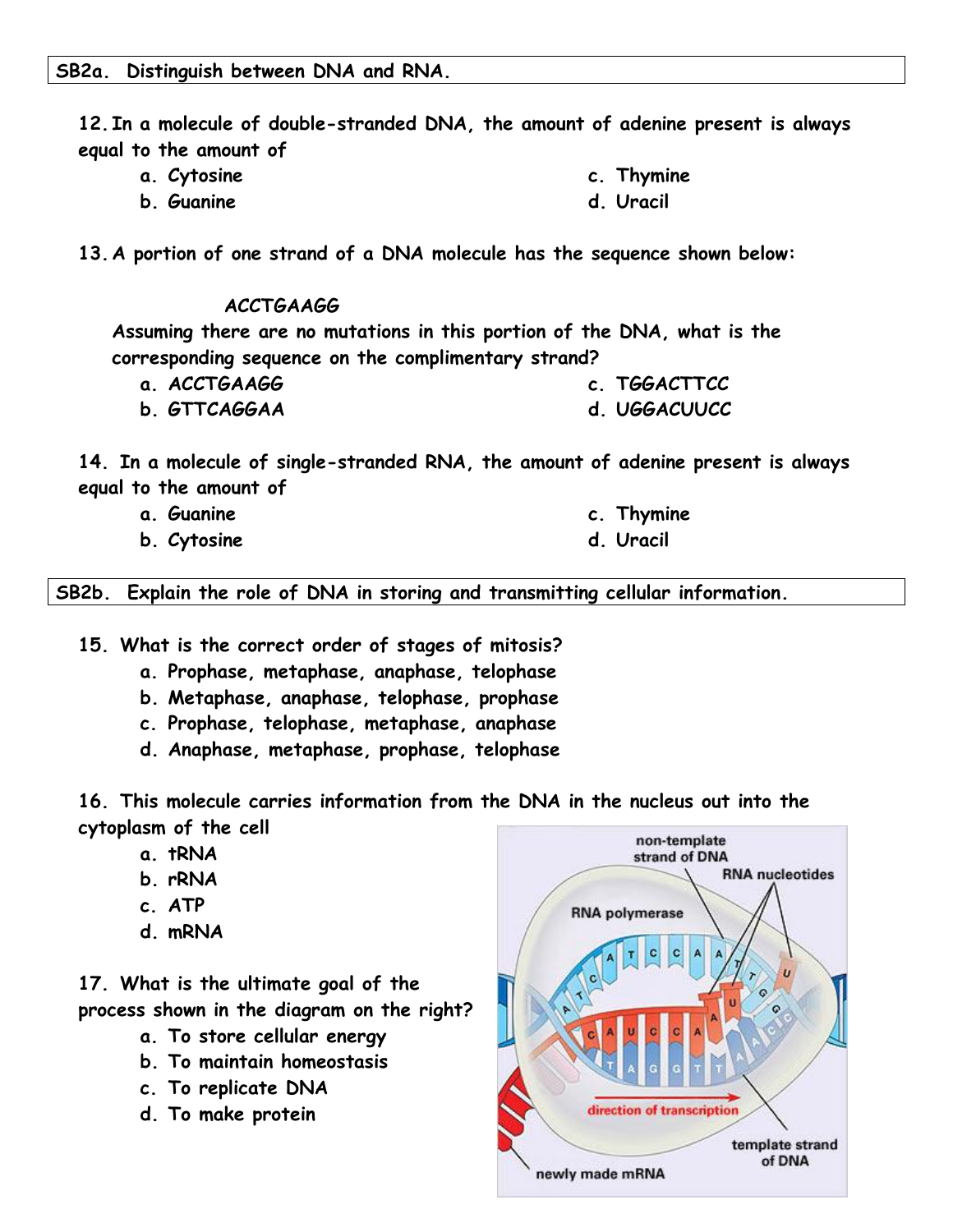**18. A unicellular organism reproduces asexually through binary fission. If the parent cell contains 28 chromosomes, how many chromosomes are contained within the daughter cell?**

| a. 7 |      | c.28  |  |
|------|------|-------|--|
|      | b.14 | d. 56 |  |

**SB2c. Using Mendel's laws, explain the role of meiosis in reproductive variability.**

**19. During which phase of mitosis are duplicated chromosomes pulled to opposite ends of the cell?**

**d. Telophase**

|  | a. Metaphase |  | c. Anaphase |
|--|--------------|--|-------------|
|--|--------------|--|-------------|

**b. Prophase**

**20. During meiosis, only one chromosome from each homologous is passed on to the offspring. This helps increase**

- **a. Genetic variation c. Fertilization rates**
- **b. Genetic mutations d. The rate of evolution**

**21. A mother who is homozygous recessive for short eyelashes and a father who is homozygous dominant for long eyelashes have a child. What are the chances the child will have short eyelashes?**

| a. 100% | c.50% |
|---------|-------|
| b.75%   | d. 0% |

**22.What do prophase, metaphase, anaphase and telophase have in common?**

- **a. They are phases of protein synthesis.**
- **b. They are phases of cellular mitosis.**
- **c. They are phases of cytokinesis.**
- **d. They are phases of cellular respiration.**

**23.Hawaiian happy face spiders from the island of Maui can have different markings, as shown below. A single gene determine the markings on the spiders. A plain spider is crossed with a patterned spider. The patterned spider is homozygous. The pattern allele is dominant to the plain allele.**

**What percentage of the offspring from this cross are expected to be patterned instead of plain?**

| Plain Spider | Fа |
|--------------|----|
|              |    |





**c. 50% d. 100%**

- **a. 0%**
- **b. 25%**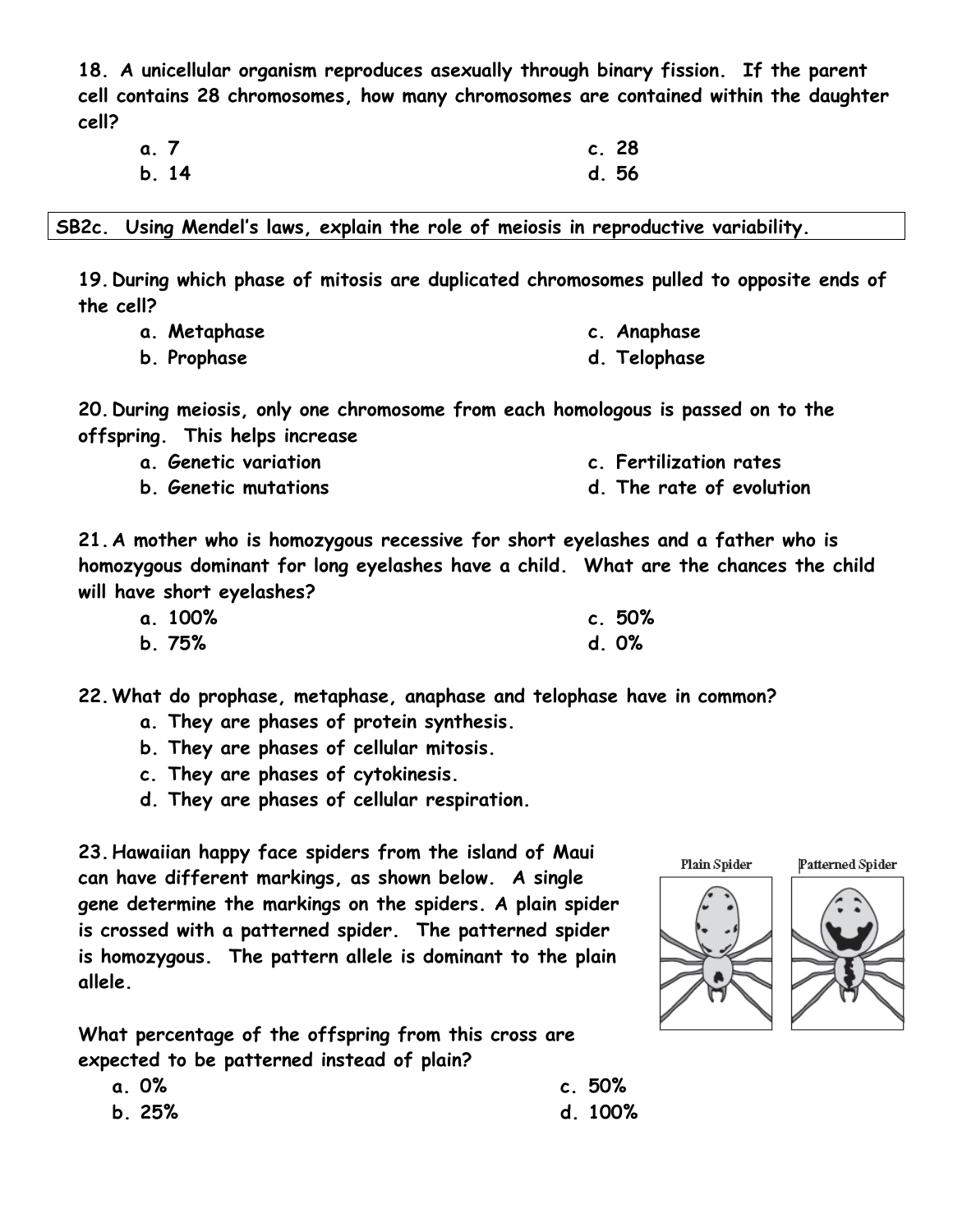**SB2d. Describe the relationships between changes in DNA and potential appearance of new traits including:**

- **Alterations during replication**
	- **a. Insertions**
	- **b. Deletion**
	- **c. Substitutions**
- **Mutagenic factors that can alter DNA**
	- **a. High energy radiation**
	- **b. chemical**

**24.The diagram to the right represents a mutation. What type of mutation is shown?**

- **a. Deletion**
- **b. Insertion**
- **c. Inversion**
- **d. Substitution**



**The DNA strand below is one half of a complimentary pair. TACCCATTCGAT**

**25. Which of the following correctly shows the complimentary DNA strands with a duplication mutation?**

- **a. TACCCATTCGATGAT**
- **b. TACCCATTCTAG**
- **c. UACCCAUUCGAUGAU**
- **d. ATGGGTAAGCTACTA**

**SB2e. Compare the advantages of sexual reproduction and asexual reproduction situations.**

**26. When recovering from injury, blood platelets that cover the wound are slowly replaced by newly formed skin cells. Old skin cells, with 46 chromosomes, divide to form new skin cells with 46 chromosomes. This is classified as what sort of reproductive process?**

- **a. Sexual**
- **b. Asexual**
- **c. Gestation**
- **d. Binary fission**

**27. Female cattle that have white coats are crossed with male cattle that have read coats. Both male and female offspring have roan coats, which are coats with both red hairs and white hairs. Which of the following BEST describes the genetics of coat color in the cattle?**

- **a. The red and white alleles are sex-linked**
- **b. The red and white alleles are codominant.**
- **c. The red allele is recessive to the white allele.**
- **d. The red allele is dominant to the white allele.**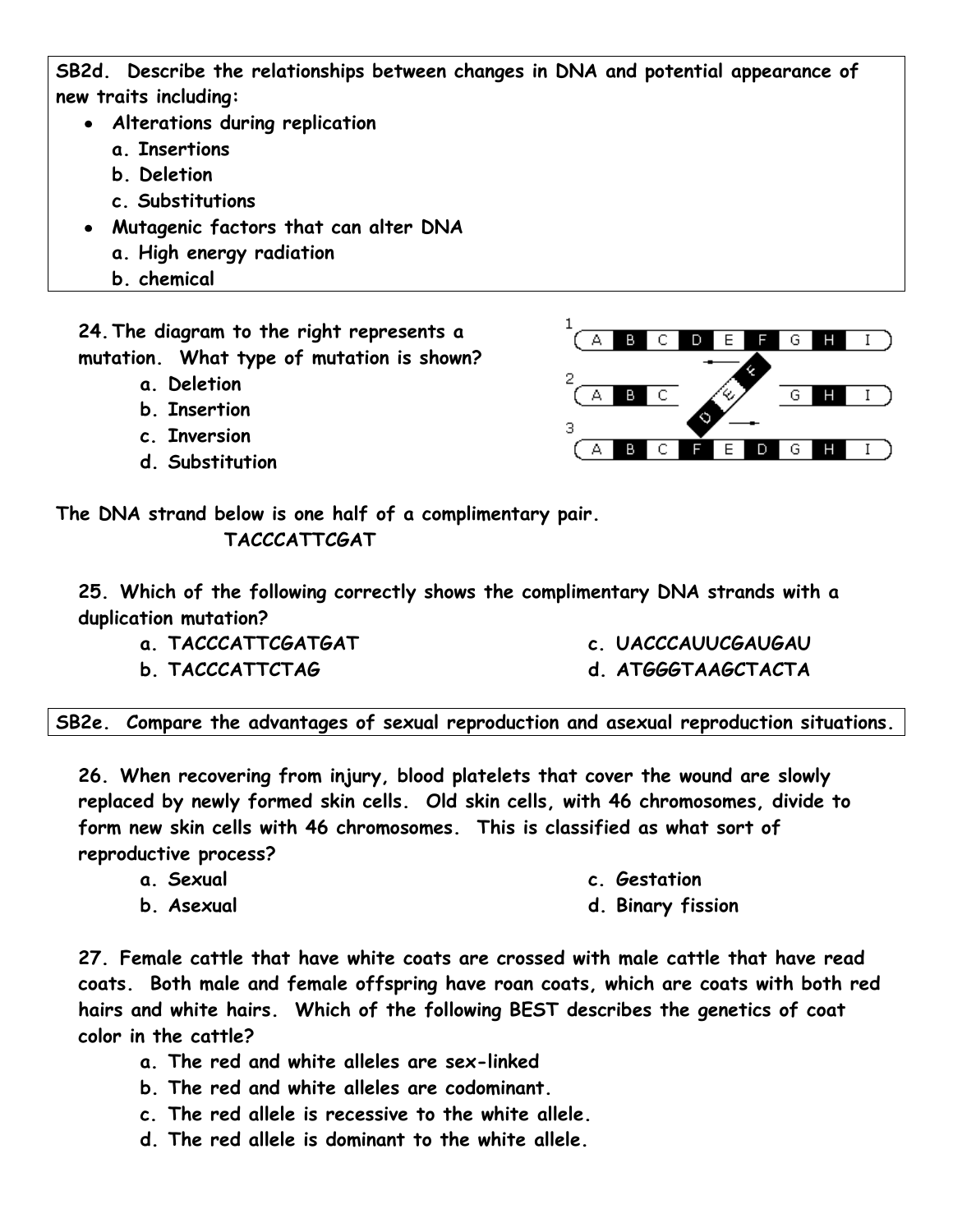## **SB2f. Examine the use of DNA technology in forensics, medicine, and agriculture.**

**28. Using the DNA profile to the right, which of the following is the suspect that should be charged with the crime?**

- **a. Suspect A**
- **b. Suspect C**
- **c. Suspect E**
- **d. Suspect G**

**29. Using the profile to the right, which of the following is the reason that the suspect should be charged with the crime?**

- **a. The DNA bands from the suspect being charged is different from the crime scene evidence.**
- **b. The DNA bands from the suspect being charged have a few in common with the crime scene sample.**



- **c. The DNA bands from the suspect being charged has identical bands to those of the sample from the crime scene.**
- **d. None of the above are correct.**

**SB3a. Explain the cycling of energy through the processes of photosynthesis and respiration.**

**30.The equation below summarizes what biological process?**

**Light energy + 6H2O + 6CO<sup>2</sup> C6H12O<sup>6</sup> + 6O<sup>2</sup> + ATP**

**a. Hemophotosynthesis**

**c. Photosynthesis**

**b. Fermentation**

**d. Cellular Respiration**

**31. All organisms have ways to produce ATP. Which of the following statements describes why ATP is a critical compound for all cells?**

- **a. It causes mitosis to begin**
- **b. It is and energy-transfer molecule.**
- **c. It is a major component of cell membranes.**
- **d. It carries information from DNA to the ribosomes.**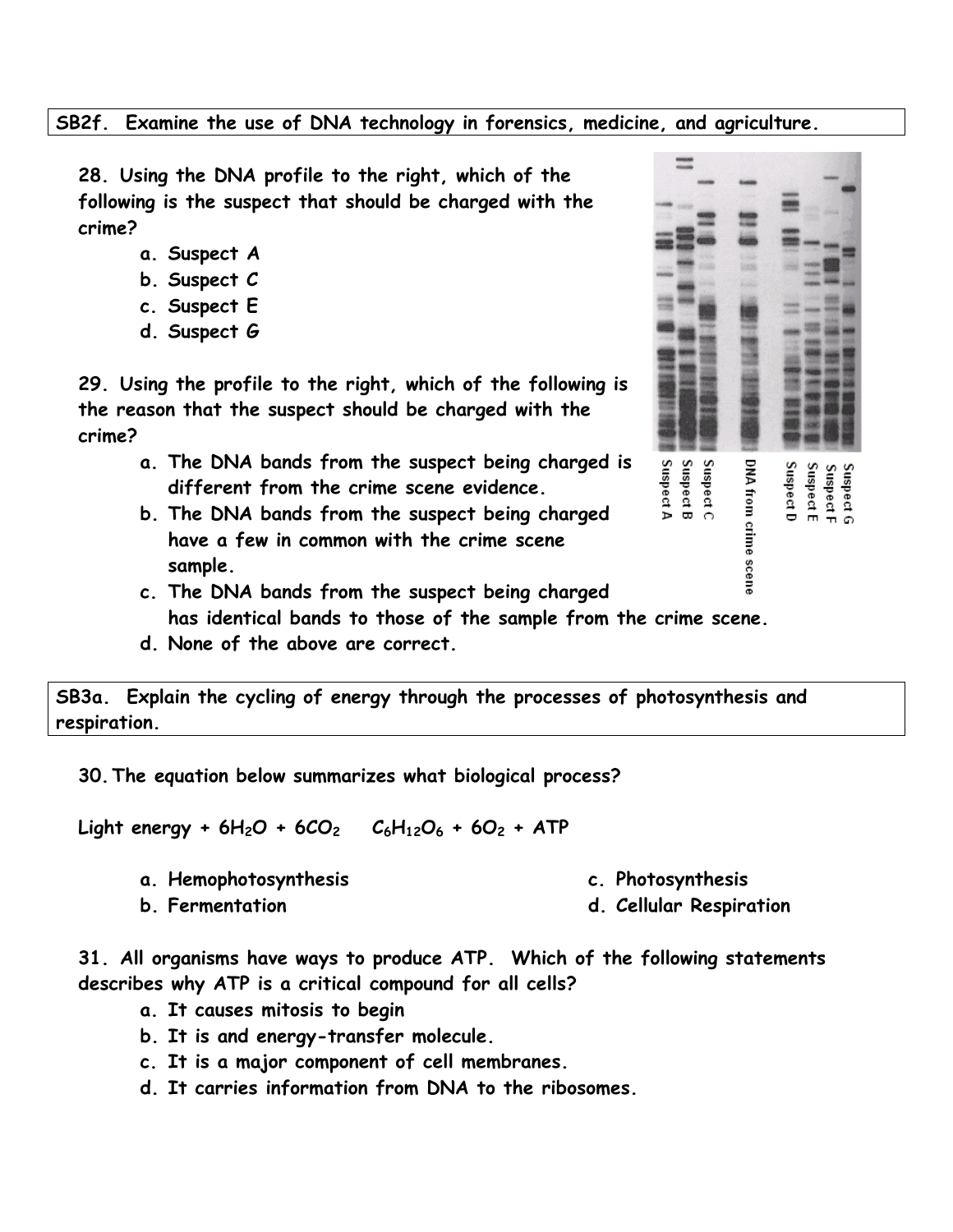

- **32. In the diagram above, what is Process A known as**
	- **a. Photosynthesis**
	- **b. Fermentation**
- **33. Glucose is a product of** 
	- **a. Process A, only**
	- **b. Process B, only**
- **c. Dehydration synthesis**
- **d. Aerobic respiration**
- **c. Process B and Process C**
- **d. Process A and Process C**

**SB3b. Compare how structures and function vary between the six kingdoms (archaebacteria, eubacteria, protists, fungi, plants, and animals.**

**34. A microorganism is found in the lining of the human stomach. It has a flexible cell wall, no organelles and flagella. What is this organism?**

**a. Plant cell**

**c. Virus** 

**b. Animal cell**

**d. Bacteria**

**35. Scientist believe the first organisms to appear on Earth were prokaryotic. Which of the following BEST represents what the cell structure of these organisms may have looked like?**

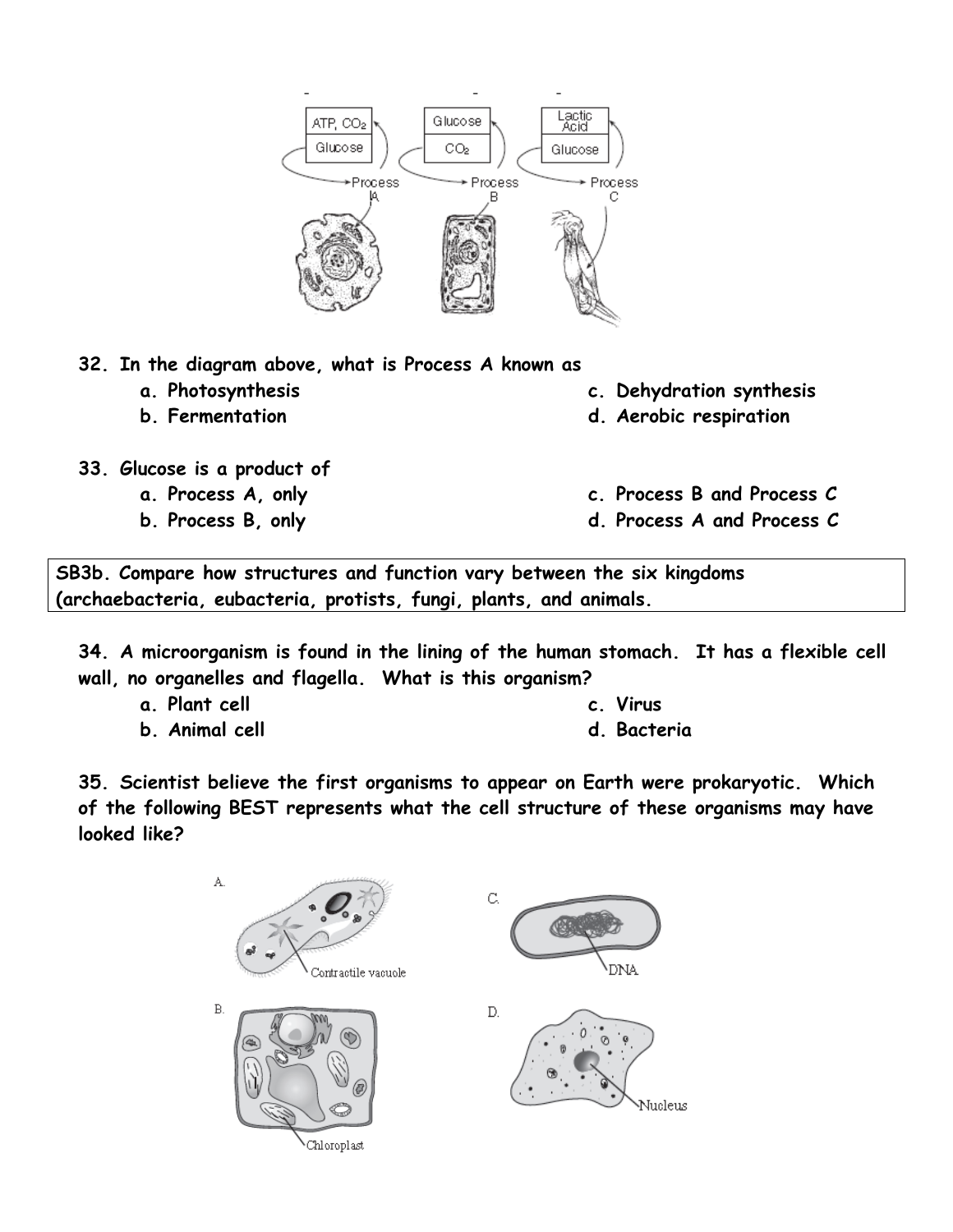**36. Which of the following organisms is eukaryotic, multicellular, and autotrophic?**



**SB3c. Examine the evolutionary basis of the modern classification system.**

**37.Orcinus orca is the scientific name for the killer whale. These names represent the \_\_\_\_\_\_\_\_\_\_\_\_\_\_\_ and \_\_\_\_\_\_\_\_\_\_\_\_\_\_ of this organism.**

- **a. Kingdom and phylum**
- **b. Class and order**
- **c. Genus and species**
- **d. Family and genus**

**38.Ursus arctos and Ursus maritimus are organisms that belong to the same**

- **a. Population**
- **b. Species**
- **c. Genus**
- **d. Chromosome**

**SB3d. Compare and contrast viruses with living organisms.**

**39.One important way to control the spread of viruses is through**

- **a. The use of vaccines.**
- **b. Proper hand washing**
- **c. The use of other types of bacteria.**
- **d. The use of antibiotics.**

**40.Which of the following characteristics is common to both bacteria and viruses?**

- **a. Contain genetic material**
- **b. Can be killed using antibiotics**
- **c. Have a cell membrane**
- **d. Have a protein coat**

**SB4a. Investigate the relationships among organisms, populations, communities, ecosystems, and biomes.**

**41. Similar organisms that can interbreed and produce fertile offspring in a natural environment make up a(n)**

- **a. Species**
- **b. Population**
- **c. Community**
- **d. Ecosystem**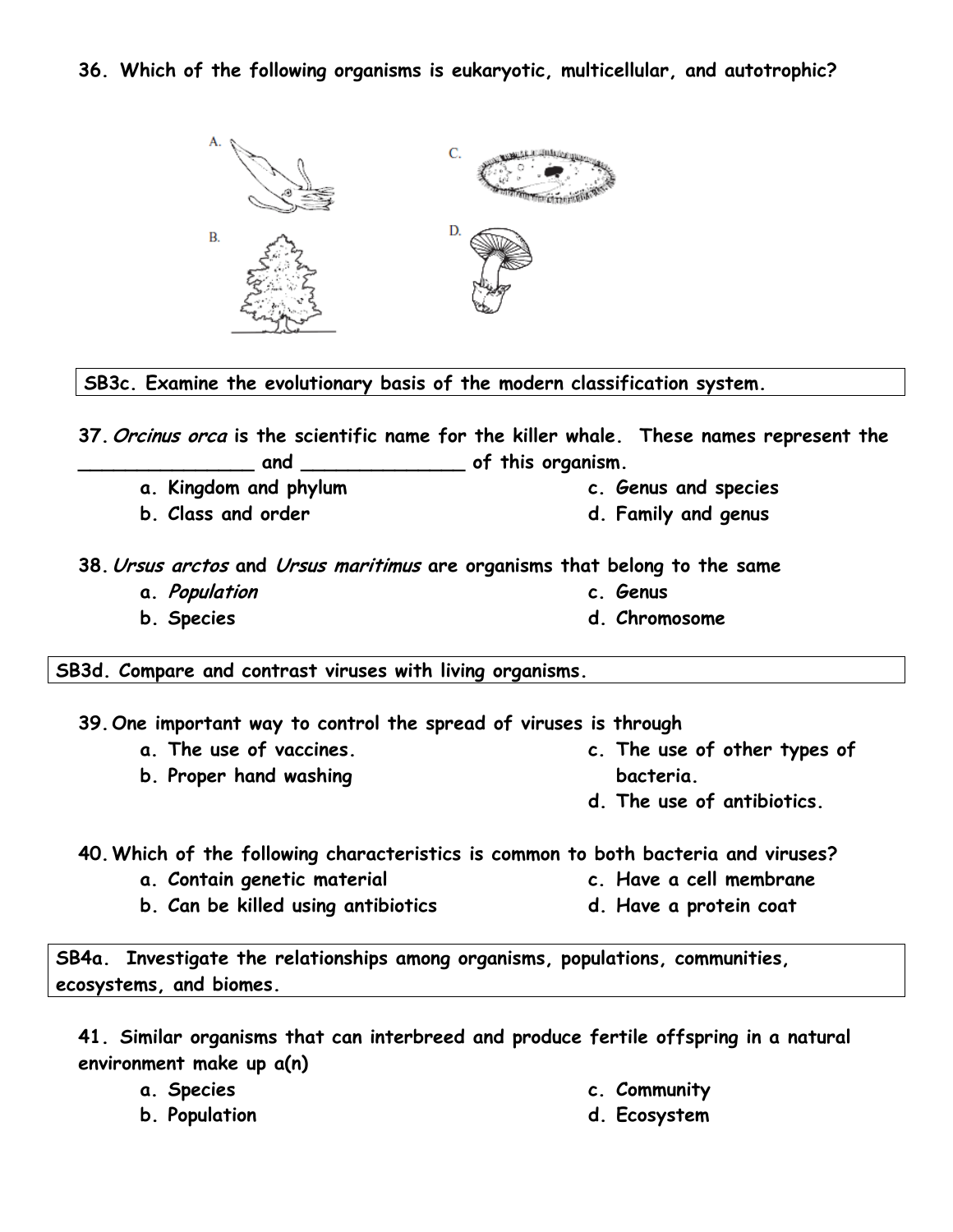- **42. What does the carrying capacity represent?**
	- **a. The amount of mass in the entire population.**
	- **b. The life expectancy of each organism.**
	- **c. The largest number of individuals a given environment can support.**
	- **d. The number of resources needed by each population in an ecosystem.**

**SB4b. Explain the flow of matter and energy through ecosystem by:**

- **Arranging the components of a food chain according to energy flow.**
- **Comparing the quantity of energy in the steps of an energy pyramid.**
- **Explaining the need for cycling of major nutrients (C,H,O,N,P).**

**43.The brown thrasher is the Georgia state bird. This bird eats mainly small vertebrates, like caterpillars, snails and grasshoppers. To what trophic level does this animal belong.**

- **a. Primary producer**
- **b. Primary consumer**
- **c. Secondary consumer**
- **d. Tertiary consumer**

**44. In the diagram to the right, part of the carbon cycle is illustrated. If many trees are removed from a forest by logging, what is the most immediate effect on the carbon cycle in that forest?**

- **a. Increased rates of decomposition**
- **b. Decreased use of atmospheric CO<sup>2</sup>**
- **c. Decreased combustion of fossil fuels**
- **d. Increased production of organic compounds**



**45. A partial food web for a coastal ecosystem is shown to the right.**

**Which of the following organisms in this food web obtains energy from both producers and consumers?**

- **a. Anchovy**
- **b. Mysid shrimp**
- **c. Weakfish**
- **d. Sand shrimp**

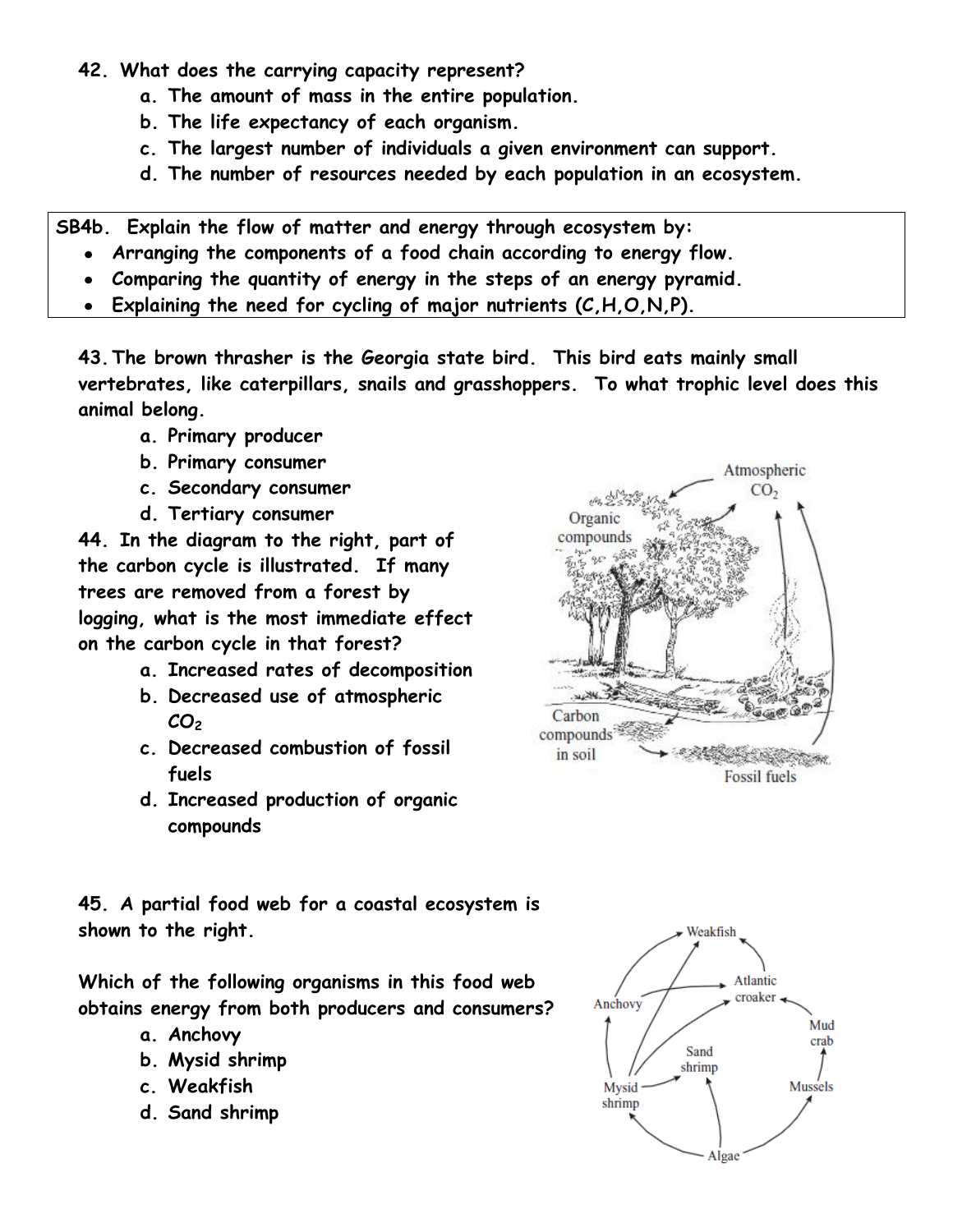**46. In the food web above which of the following would be considered a tertiary consumer?**

- **a. Mussels**
- **b. Mysid shrimp**
- **c. Algae**
- **d. Atlantic croaker**

**SB4c. Relate environmental successional changes in ecosystems.**

**47. A man in rural South Georgia dies and wills his farm to his son that lives in Atlanta. The son does not plant harvest on the land. Instead he allows the land to return to more natural state. After 25 years, what type of plant life do you MOST expect to find growing on the land?**

- **a. Grasses and herbs only**
- **b. Lichens and moss**
- **c. Pine and hardwood trees**
- **d. Shrubs and grasses only**



**49. Dominant plant species in the climax community include**

**a. Pine trees**

**c. Mosses** 

**b. Hickory trees**

**d. Lichens** 

**SB4d. Assess and explain human activities that influence and modify the environment such as global warming, population growth, pesticide use, and water and power consumption.**

**50. In the past 100 years, levels of atmospheric carbon dioxide have increased as the result of the burning of fossil fuels. Other processes in the carbon cycle have absorbed some of the carbon released by this combustion. Which of the following most likely have absorbed excess carbon released by combustion?**

| a. Animals | c. Plants |
|------------|-----------|
|------------|-----------|

- **b. Glaciers d. Rocks**
- **51. What would the Earth be like without the greenhouse effect?**
	- **a. Too cold to be habitable**
	- **b. A little cooler than it is now**
	- **c. The same temperature as it is now**
	- **d. A little warmer than it is now**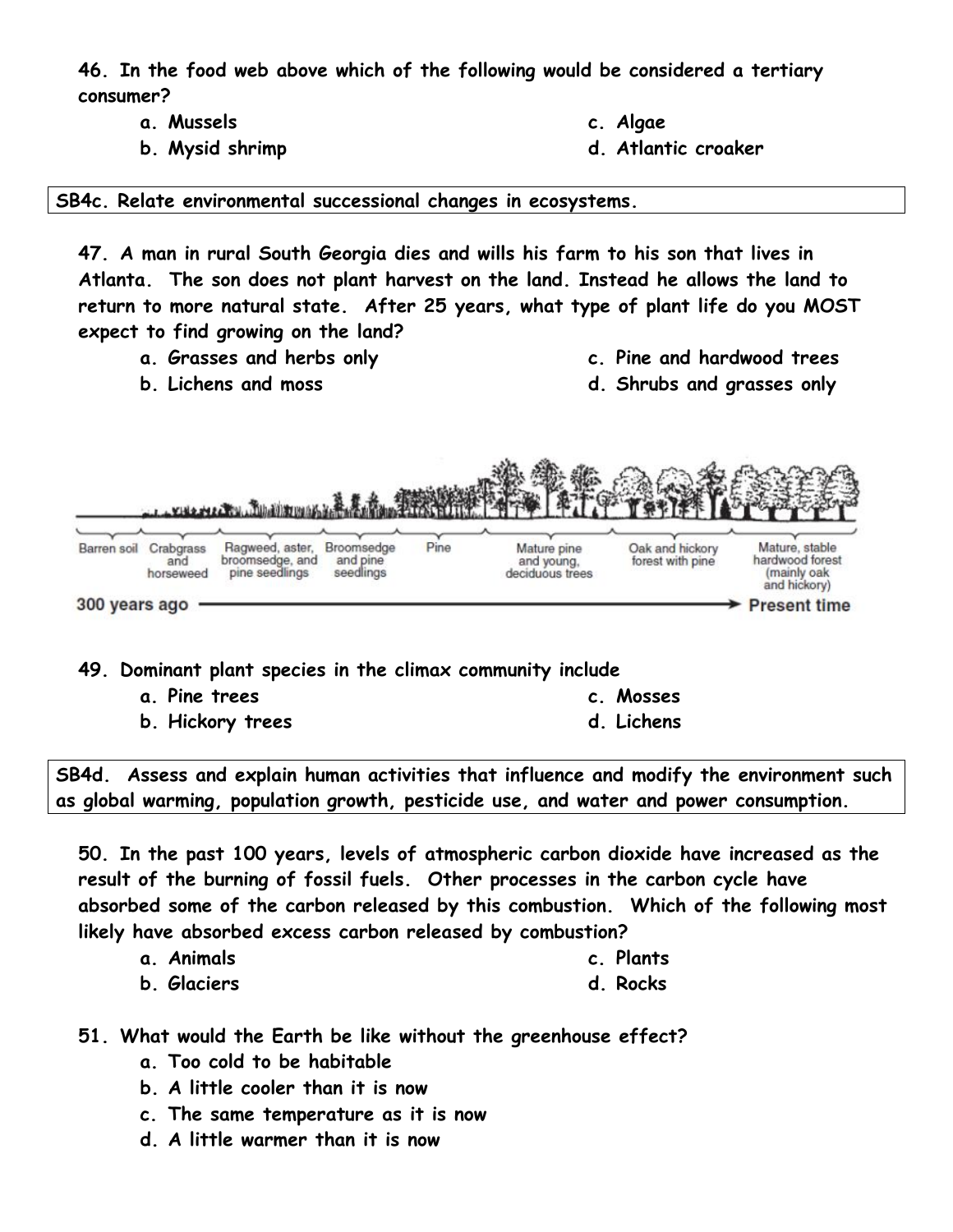- **52. Which level of the food chain is most affected by biomagnifications?**
	- **a. Producers**
	- **b. Primary consumers**

**SB4e. Relate plant adaptations, including tropisms, to the ability to survive stressful environmental conditions.**

**53. A root growing downward and shoot growing upward are both examples of** 

- **a. Phototropism**
- **b. Thigmotropism**
- **54. What process is responsible for plants growing towards the light?**
	- **a. Phototropism**
	- **b. Thigmotropism**
- 
- **SB4f. Relate animal adaptations, including behaviors, to the ability to survive stressful environmental conditions.**

**55. For a month, Pavlov would ring a bell before he fed his dogs. When the dogs saw the food, they would start to drool. Now the dogs start to drool when he rings a bell, even if they don't see food.**

- **a. Insight Learning**
- **b. Classical Conditioning**

**56. A mouse is taught that going through a maze will give it a piece of cheese at the end. Researchers place it in a new maze it has never been in and it figures out how to get through to find the cheese. What type of learning is this?**

- **a. Instinct c. Imprinting d. Instinct**
- **b. Classical Conditioning**

## **SB5a. Trace the history of the theory of evolution.**

**57. Which scientist believed that you could make changes to yourself and then pass those changes to your offspring?**

- **a. Charles Darwin**
	- **d. Lynn Margulis**

**58. Which scientist was responsible for developing the theory of natural selection?**

- **a. Charles Darwin**
- **b. Lamarck**

**b. Lamarck**

**c. Watson**

**c. Watson**

**d. Lynn Margulis**

- **c. Imprinting**
- **d. Instinct**

**c. Photoperiodism d. Gravitropism**

- **c. Photoperiodism**
- 
- **d. Gravitropism**

**c. Secondary consumers d. Tertiary consumers**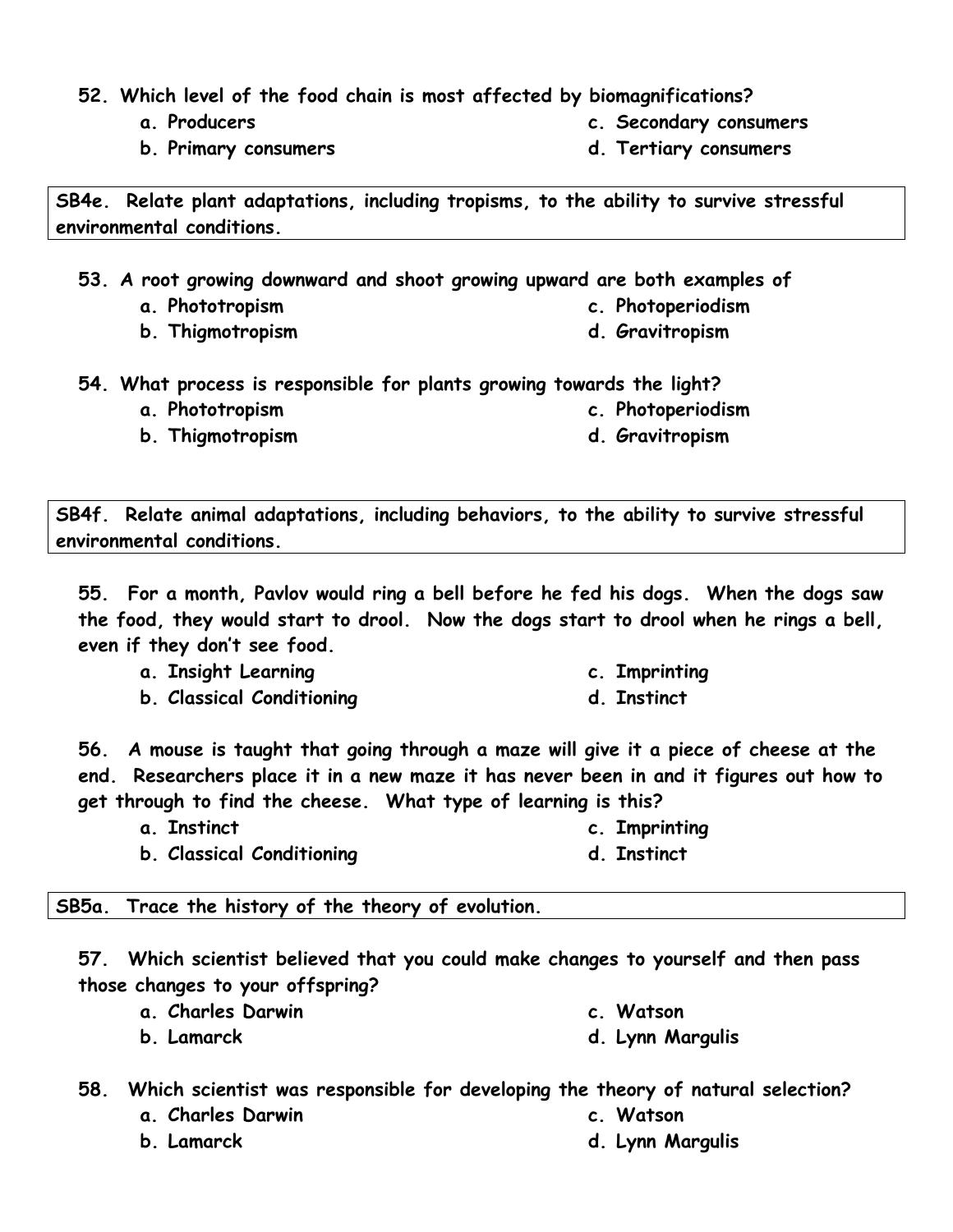**59. The spines of a cactus are modified leaves. The thorns of a rose are modified branches. What does the evolution of these two plants suggest?**

- **a. The spine and thorn are homologous structures, and proof of common ancestry.**
- **b. The spine and thorn are analogous structures, and are not proof of a common ancestry.**
- **c. The spine and thorn have separate functions, so they are not homologous and provide no evidence to support common ancestry.**
- **d. The spine and thorn are vestigial structures that have not evolved.**
- **60. Change is to evolution as lack of change is to**
	- **a. Polygenic traits**
- **c. Genetic equilibrium**
- **b. Genetic variation**

**SB5c. Explain how fossil and biochemical evidence support the theory.**

- **61. Observed evidence for evolution includes**
	- **a. Fossils, DNA sequences, and homologous structures.**
	- **b. Tropisms, genetic drift, and speciation**
	- **c. Gene flow, mutations, and tropisms**
	- **d. Phenotypes, food preferences, and fossils.**

**SB5d. Students will evaluate the role of natural selection in the development of the theory of evolution.**

**62. The ancestors of polar bears became separated from brown bears as they moved from the mainland to the Arctic Ice. The traits selected in the Arctic Ice population were different than the traits selected in the land population. Eventually, the two populations could no longer interbreed. Today, we call the descendants of Arctic Ice population "polar bears" and the descendants of the mainland population "brown bears." What pattern of evolution is described?**

**a. Divergent evolution**

**c. Co-evolution**

**d. Convergent evolution**

- **b. Extinction**
- **63. Differences that exist among members of the same species are known as**
	- **a. Natural variation**
	- **b. Artificial selection**
	- **c. Natural selection**
	- **d. Genetic drift**
- 
- **d. Gene pool**